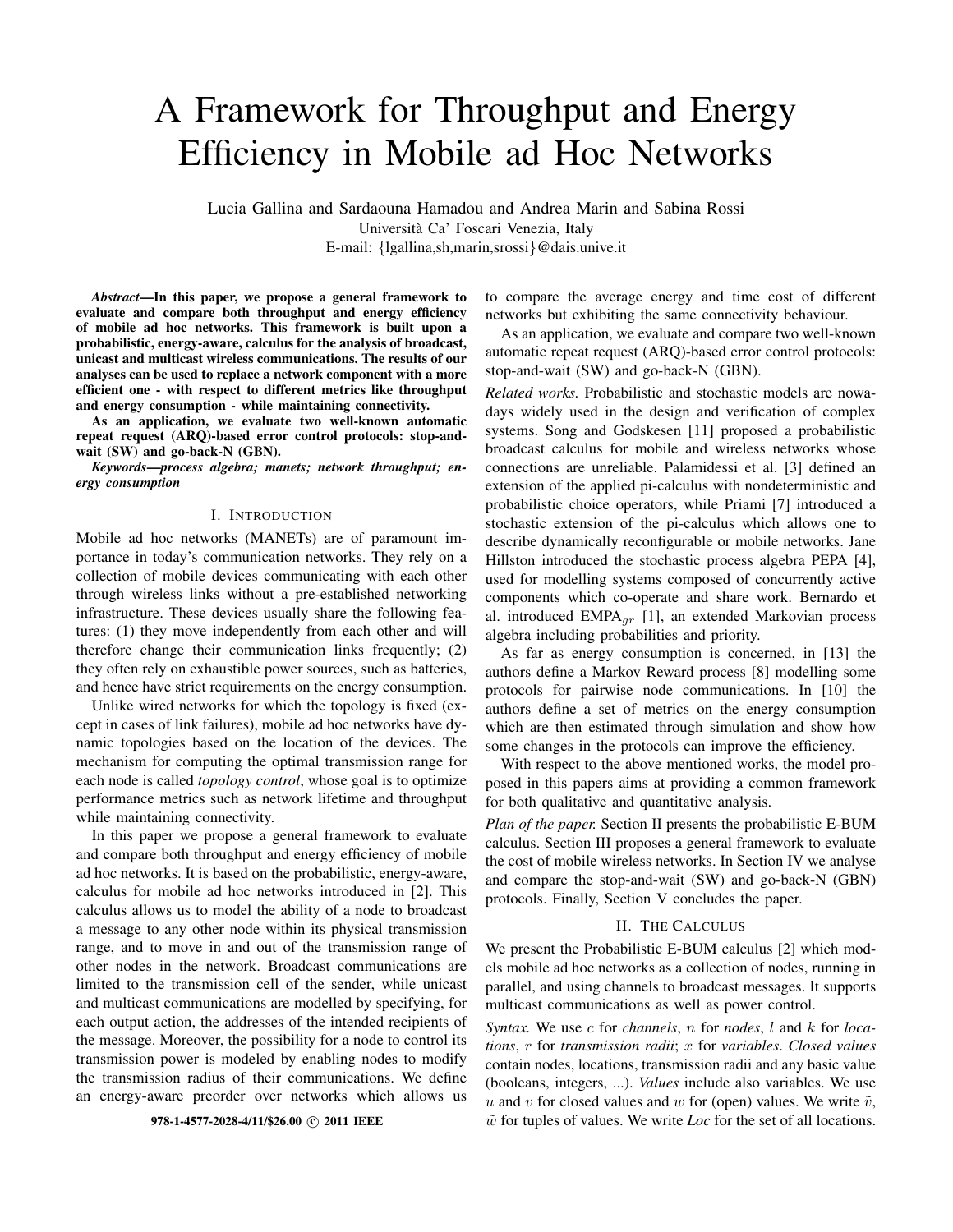Networks are defined as the parallel composition of distinct nodes. We write  $n[P]$  for a node n, located at the location l and executing the process P. We denote by  $M_1|M_2$  the parallel composition of two networks and by  $\prod_{i\in I}M_i$  the parallel composition of the networks  $M_i$ , for  $i \in I$ . Nodes cannot be created or destroyed. Processes  $P$  have the form:

- 0 denotes the inactive process;

 $-c(\tilde{x})$ . P can receive a tuple  $\tilde{w}$  of (closed) values via channel c and continue as  $P{\tilde{\psi}/\tilde{x}}$ , i.e., as P with  $\tilde{w}$  substituted for  $\tilde{x}$ ; -  $\bar{c}_{L,r}\langle \tilde{w} \rangle.P$  can send a tuple of (closed) values  $\tilde{w}$  via channel  $c$  and continue as  $P$ . The tag  $L$  is used to maintain the set of locations of the intended recipients:  $L = \infty$  represents a broadcast transmission, while a finite set of locations L denotes a multicast communication (unicast if  $L$  is a singleton). The tag  $r$  represents the power of the transmission. Syntactically, the tags  $L$  and  $r$  may be variables, but they must be instantiated when the output prefix is ready to fire.

 $-[w_1 = w_2]P, Q$  behaves as P if  $w_1 = w_2$ , as Q otherwise.

-  $A\langle w \rangle$  denotes a process defined via a (possibly recursive) definition  $A(\tilde{x}) \stackrel{\text{def}}{=} P$ , with  $|\tilde{x}| = |\tilde{w}|$  where  $\tilde{x}$  contains all channels and variables that appear free in P.

In the process  $c(\tilde{x})$ . P, the variables in  $\tilde{x}$  are bound in P. We identify processes up to  $\alpha$ -conversion and we assume that there are no free variables in a network. We write  $c_l$  for  $c_{\{l\}}$ .

Each node *n* is associated with a pair  $\langle r_n, \mathbf{J}^n \rangle$ , where  $r_n$  is a non negative real number denoting the maximum transmission radius that *n* can use to transmit, while  $J^n$  is the transition matrix of a discrete time Markov chain, where  $\mathbf{J}_{lk}^n$ is the probability that the node  $n$  located at  $l$ , after executing a movement, will be located at k. Hence,  $\sum_{k \in Loc} \mathbf{J}_{lk}^{n} = 1$  for  $l \in Loc$ . Static nodes are associated with the identity Markov chain,  $\mathbf{J}_{ll}^n = 1$  for  $l \in Loc$  and  $\mathbf{J}_{lk}^n = 0$  for  $l \neq k$ .

*Probability distributions.* In our framework, the mobility of the nodes is the only source of probability. We associate probability distributions with located nodes and model the probabilistic evolution of the network according to these distributions. More formally, we denote by  $\mu_l^n$  the probability distribution associated with the node  $n$  located at  $l$ , that is a function over Loc such that  $\mu_l^n(k) = \mathbf{J}_{lk}^n$ , for  $k \in Loc$ .

Let  $M = \prod_{i \in I} n_i [P_i]_{l_i}$  be a network, then for all k in I,  $\llbracket M \rrbracket_{\mu_{l_k}}^{n_k}$  denotes the probability distribution over the set of networks induced by  $\mu_{l_k}^{n_k}$ , i.e., for all network M':

$$
\llbracket M \rrbracket_{\mu_{l_k}^{n_k}} (M') \ = \ \left\{ \begin{array}{ll} \mu_{l_k}^{n_k}(l_k') & \quad \text{if $M' = \prod_{i \in I} n_i[P_i]_{l_i'}$} \\ & \quad \text{for $l_i' = l_i \forall i \neq k$} \\ 0 & \quad \text{otherwise} \end{array} \right.
$$

Note that  $[M]_{\mu_{k}^{n_k}}(M')$  is the probability that the network M evolves to  $\overline{M}$  due to the movement of the node  $n_k$ located at  $l_k$ . We say that M' is in the support of  $[\![M]\!]_{\mu_{l_k}^{n_k}}$  if  $\llbracket M \rrbracket_{\mu_{l_k}^{n_k}}(M') \neq 0$ . We write  $\llbracket M \rrbracket_{\Delta}$  for the Dirac distribution on the network M, namely the probability distribution defined as:  $[M]_{\Delta}(M) = 1$  and  $[M]_{\Delta}(M') = 0$  for all  $M' \neq M$ . We let  $\theta$  range over  $\{\mu_l^n \mid n \text{ is a node and } l \in Loc\} \cup \{\Delta\}.$ 

*Reduction Semantics.* The dynamics of the calculus is specified

by the *probabilistic reduction relation* over networks  $(\rightarrow)$ , described in Table I. As usual in process calculi, it relies on an auxiliary relation, called structural congruence  $(\equiv)$ , such that for instance  $M|N \equiv N|M$ ,  $(M|N)|M' \equiv M|(N|M')$ and  $M|0 \equiv M$ . The probabilistic reduction relation takes the form  $M\rightarrow [M']_\theta$ , which describes a transition that leaves from natural  $M$  and leads to a probability distribution  $\mathbb{I}M'^{\mathbb{I}}$ . network M and leads to a probability distribution  $[M']_{\theta}$ .

Rule (R-Bcast) models the transmission of a tuple of messages  $\tilde{v}$  to the set of intended recipients L using channel c and transmission radius r. Indeed, nodes communicate using radio frequencies that enable only message broadcasting. However, a node may decide to communicate with a specific set of nodes L: if  $L = \infty$  then the recipients set is the whole network and a broadcast transmission is performed, while if  $L$  is finite then a multicast (or a unicast) communication is realized. The tag  $r$  indicates the transmission radius required for that communication and may depend on the energy consumption strategy adopted by the surrounding protocol. Notice that a transmission is a *non-blocking action*: it proceeds even if there are no nodes listening for messages. The messages transmitted may be received only by those nodes which lie in the transmission area of the sender. Function  $d(\cdot, \cdot)$  takes two locations and returns the distance separating them.

Rule (R-Move) deals with node mobility. A node  $n$  located at  $l$  and executing a moving action will reach a location with a probability described by the distribution  $\mu_l^n$  that depends on the Markov chain  $J^n$  associated with n. Movements are atomic actions: while moving, a node cannot do anything else.

Rules (R-Par) and (R-Struct) are standard.

Given a network M, we write  $M \rightarrow \rho N$  if  $M \rightarrow [M']\rho$ <br>d N is in the support of  $[M']\rho$ . An execution for M is and N is in the support of  $[M']_{\theta}$ . An execution for M is a (possibly infinite) sequence of staps  $M_{\theta} \setminus M_{\theta} \setminus M_{\theta}$ a (possibly infinite) sequence of steps  $M \rightarrow \theta_1 M_1 \rightarrow \theta_2 M_2 \dots$ In the rest of the paper, we write  $last(e)$  for the final state of a *finite* execution  $e$ ,  $e^j$  for the prefix execution  $M \rightarrow \theta_1 M_1 ... \rightarrow \theta_j M_j$  of length j of the execution  $e = M \rightarrow \theta_1 M_1 \cdots \rightarrow \theta_i M_j \rightarrow \theta_{i+1} M_{j+1} \cdots$ . We denote by behave(M) =  $\{\llbracket M' \rrbracket_\theta \mid M \rightarrow \llbracket M' \rrbracket_\theta\}$  the set of the possible<br>behaviours of M, In order to solve the non-determinism in behaviours of  $M$ . In order to solve the non-determinism in a network execution, we consider each possible probabilistic transition  $M \to \llbracket M' \rrbracket_{\theta}$  as arising from a *scheduler* (see<br>(9)) A *scheduler* is a total function *E* assigning to a finite [9]). A *scheduler* is a total function F assigning to a finite execution e a distribution  $\llbracket N \rrbracket_{\theta} \in behave(last(e)).$  Given a network M and a scheduler F, we denote by  $Exec_M^F$  the set of executions starting from  $M$  and driven by  $F$ , i.e.,

$$
Exec_M^F = \{ M \to_{\theta_1} M_1 \to_{\theta_2} M_2 \dots \mid \forall j, M_{j-1} \to \llbracket M'_j \rrbracket_{\theta_j},  0 \}.
$$

Moreover, for a finite execution  $e = M \rightarrow_{\theta_1} M_1 ... \rightarrow_{\theta_k} M_k$ starting from  $M$  and driven by a scheduler  $F$  we define

$$
P_M^F(e) = \llbracket M_1' \rrbracket_{\theta_1}(M_1) \cdot \ldots \cdot \llbracket M_k' \rrbracket_{\theta_k}(M_k)
$$

where  $\forall j \leq k$ ,  $[M'_j]_{\theta_j} = F(e^{j-1})$ . Given a measurable<br>set of networks H we denote by  $F_{\alpha\alpha}F(H)$  the set of set of networks H, we denote by  $Exec_M^F(H)$  the set of executions starting from  $M$  and crossing a state in  $H$ , i.e.,  $Exec_M^F(H) = \{e \in Excel_M^F \mid last(e^j) \in H \text{ for some } j\}.$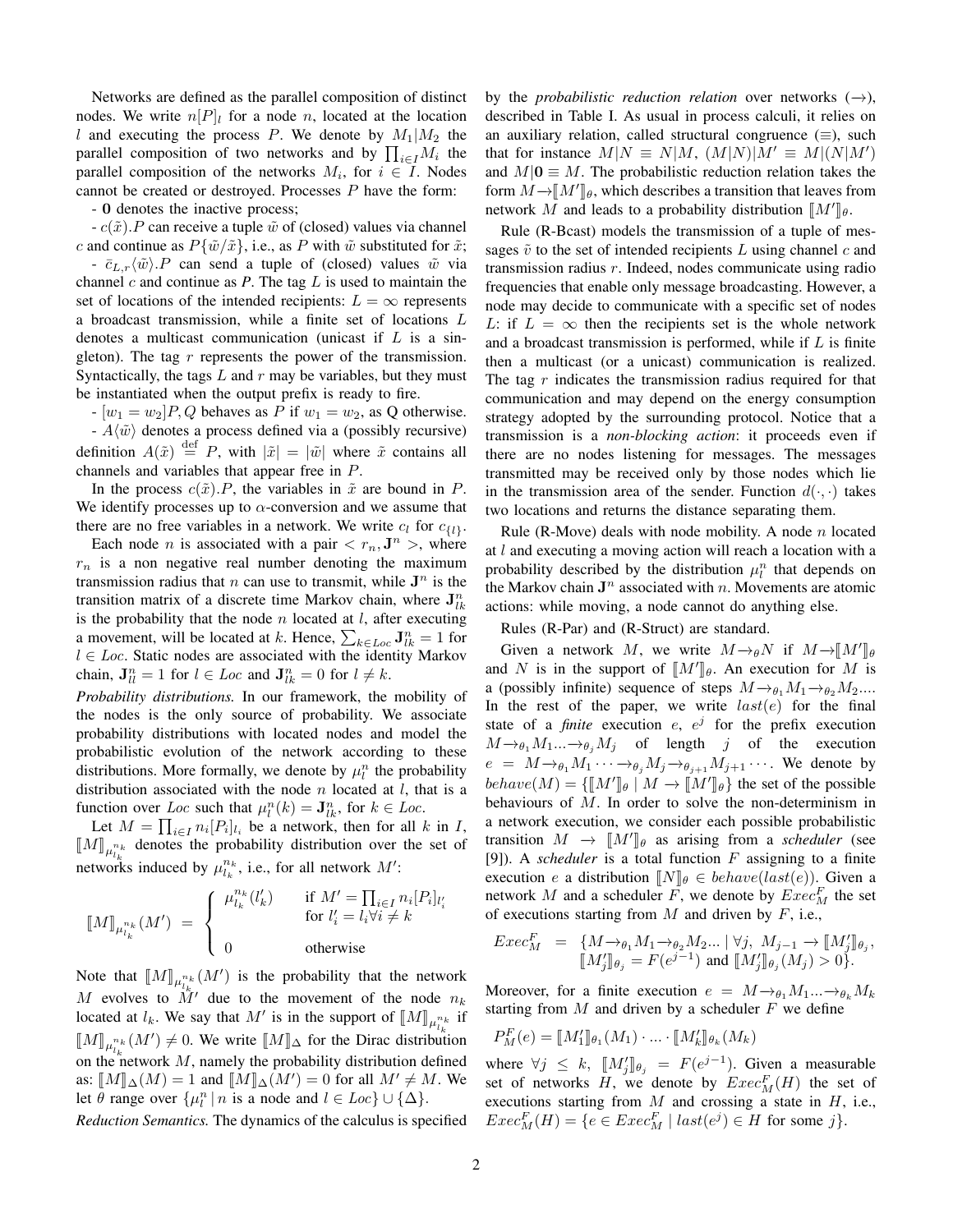$$
\begin{aligned} \text{(R-Bcast)} \quad & \overline{n[\bar{c}_{L,r}\langle \tilde{v} \rangle. P]_l \mid \prod_{i \in I} n_i [c(\tilde{x}_i).P_i]_{l_i} \rightarrow [n[P]_l \mid \prod_{i \in I} n_i [P_i \{ \tilde{v}_i/\tilde{x}_i \}]_{l_i} ]\Delta} \\ \text{where } 0 < r \leq r_n, \, \forall i \in I.d(l,l_i) \leq r \text{ and } |\tilde{x}_i| = |\tilde{v}_i| \\ \text{(R-Move)} \quad & \overline{n[P]_l \rightarrow [n[P]_l]_{\mu_l^n}} \qquad \text{(R-Par)} \, \frac{M \rightarrow [M']_\theta}{M|N \rightarrow [M'|N]_\theta} \qquad \text{(R-Struct)} \, \frac{M \rightarrow [M']_\theta \, M' \equiv N'}{M \rightarrow [N']_\theta} \end{aligned}
$$

## TABLE I: Reduction Semantics

In [2] we introduced a probabilistic observational congruence, denoted  $\cong_p^{\mathcal{F}}$ , in the style of [3], such that  $M \cong_p^{\mathcal{F}} N$  if  $M$  and  $N$  exhibit the same probabilistic behaviour, in terms of communications relative to the corresponding sets of intended recipients and the fixed set of schedulers  $F$ . A bisimulationbased proof technique for  $\cong_{p}^{\mathcal{F}}$  is also defined.

# III. MEASURING EFFICIENCY

Based on the above semantics, we propose here a flexible and adaptable method to evaluate the cost of mobile wireless networks. We assume quasilinear cost functions of the form

$$
\sum_{k} \rho_k \cdot \Phi_k(\_) \tag{1}
$$

that is, a sum of arbitrary factor functions  $\Phi_k(\_)$  each of which maps one metric (e.g., energy cost, throughput, noninterference level) to some common measure (e.g., the  $[0, 1]$  interval). We will in general give a different weight  $\rho_k \geq 0$  to each factor  $\Phi_k(\_)$  to reflect its importance. We assume that  $\sum_k \rho_k = 1$ .

Here we consider *energy cost* and *time cost*: they often need to be traded off against each other, as a higher throughput level often requires more complex protocols which, as a side effect, reflect in higher energy consumption. The ability to give the factors different weights in the *same* cost function allows us to select the optimal strategy to finely trade them off.

*Energy Cost.* We associate an energy cost with the probabilistic network reductions as follows:

$$
\mathbf{E}(M,N) = \begin{cases} r & \text{if } M \to_{\theta} N, M \equiv n[\bar{c}_{L,r} \langle \tilde{v} \rangle P]_l \mid M', \\ N \equiv n[P]_l \mid N' \text{ for some } c, L, \tilde{v}, l \\ 0 & \text{otherwise.} \end{cases}
$$

In other words, the energy cost to reach  $N$  from  $M$  in one single reduction step is r if M can reach N after firing on a channel of radius<sup>1</sup>  $r$ .

*Time Cost.* We assume the following two auxiliary functions. The first, denoted  $\mathcal{T}_b$ , associates a duration  $\mathcal{T}_b(c, \tilde{v})$  to the broadcasting of  $\tilde{v}$  over c, whilst  $\mathcal{T}_m$  returns the duration  $\mathcal{T}_m(n, l, k)$  of the movement of node *n* from its current position l to the position<sup>2</sup> k. In order to compute the average

<sup>1</sup>Note that considering the radius of the communication channel as the energy cost of the transmitted data is standard.

time a network takes to reach a given set of states, we associate a duration with the reductions as follows.  $\mathbf{T}(M, N) =$ 

$$
\left\{ \begin{array}{ll} \mathcal{T}_b(c,\tilde{v}) & \text{if } M {\rightarrow}_\Delta N, M \equiv n[\bar{c}_{L,r}\langle \tilde{v} \rangle .P]_l \mid M' \\ & \text{and } N \equiv n[P]_l \mid N' \text{ for some } c,L,v,l \\ \mathcal{T}_m(n,l,k) & \text{if } M {\rightarrow}_{\mu_l^n} N, M \equiv n[P]_l \mid M' \\ & \text{and } N \equiv n[P]_k \mid M' \end{array} \right.
$$

Now let  $\mathcal{X} \in \{E, T\}$  be one of the two metrics above, and  $e = M_0 \rightarrow_{\theta_1} M_1 \rightarrow_{\theta_2} M_2 \cdots \rightarrow_{\theta_k} M_k$  be an execution.

$$
\mathcal{X}(e) = \sum_{1=i}^{k} \mathcal{X}(M_{i-1}, M_i).
$$

Let H be a set of networks, we denote by  $Paths<sub>M</sub><sup>F</sup>(H)$ the set of all executions from  $M$  ending in  $H$  and driven by  $F$  which are not prefix of any other execution ending in  $H$ . More formally,  $Paths_N^F(H) = \{e \in Excel_M^F(H) \mid last(e) \in$ H and  $\forall e'$  such that  $e \leq_{prefix} e', e' \notin Paths^F_M(H)$ .

*Definition 3.1:* Let H be a set of networks and  $X \in$  ${E, T}$ . The average energy and time cost of reaching H from  $M$  according to the scheduler  $F$  is

$$
\mathcal{X}_M^F(H) = \frac{\sum_{e \in Paths_M^F(H)} \mathcal{X}(e) \times P_M^F(e)}{\sum_{e \in Paths_M^F(H)} P_M^F(e)}.
$$

The average energy and time cost is computed by weighting the cost of each execution by its probability according to  $F$ and normalized by the overall probability of reaching H.

*Cost Function.* Now given  $\Phi_E$  and  $\Phi_T$  mapping energy and time costs to some common measure respectively, and  $\rho$  the weight of the energy factor, we define the cost of reaching a set  $H$  from the network  $M$  according to the scheduler  $F$  as:

$$
\mathbf{Cost}_M^F(H) = \rho \, \Phi_C(\mathbf{E}_M^F(H)) + (1 - \rho) \, \Phi_T(\mathbf{T}_M^F(H)). \tag{2}
$$

*Definition 3.2:* Let  $H$  be a countable set of sets of networks and  $F$  be a set of schedulers. We say that  $N$  is *more efficient than*  $M$  relative to  $\mathcal F$  and  $\mathcal H$ , denoted

$$
N \sqsubseteq_{\langle \mathcal{F}, \mathcal{H} \rangle} M,
$$

if  $N \cong_{p}^{\mathcal{F}} M$  and, for all schedulers  $F \in \mathcal{F}$  and for all  $H \in \mathcal{H}$ , there exists  $F' \in \mathcal{F}$  such that  $\text{Cost}_{N}^{F'}(H) \leq \text{Cost}_{M}^{F}(H)$ .

## IV. ANALYSIS OF ARQ PROTOCOLS

In this section we show how the proposed calculus allows us to formally describe a network with two nodes whose relative

<sup>&</sup>lt;sup>2</sup>With the convention that  $\mathcal{T}_m(n, l, k) = +\infty$  iff  $\mu_l^n(k) = 0$ .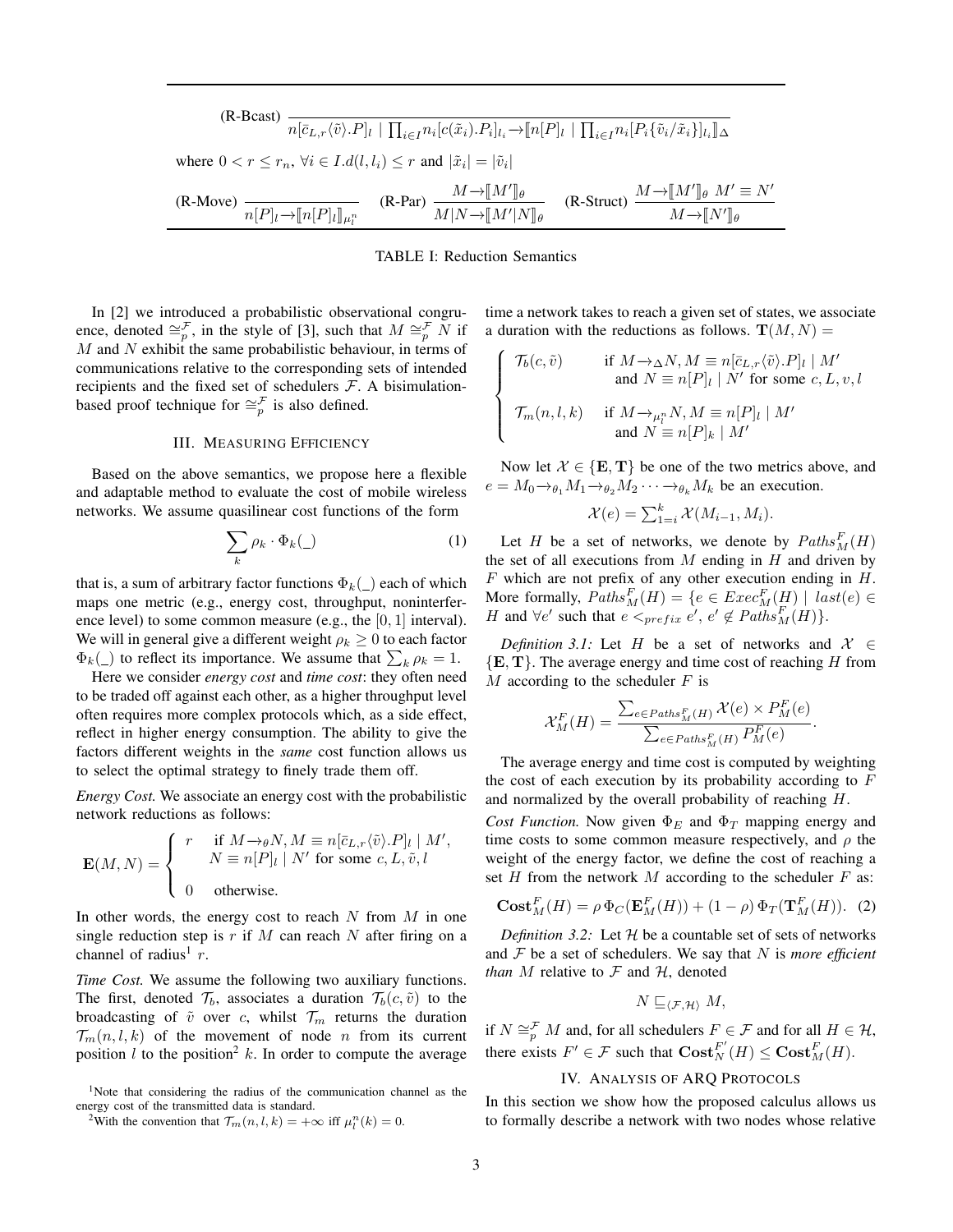position changes over the time. They communicate according to a Positive Acknowledge Request (PAR or ARQ) protocol in which the sender's windows size is  $k \in \mathbb{N}$  while the receiver's one is 1. These assumptions specify a Go-Back-N (GBN) protocol if  $k > 1$  or a Stop & Wait (SW) if  $k = 1$ . Informally, when a packet is lost for some reasons, the sender must wait at least a whole Round Trip Time (RTT) in order to be aware of this fact. Then it resends all the packets starting from the lost one because the receiver has discarded all the following ones (even if correctly received) since their sequence numbers are incorrect and its window size is 1.

From the qualitative point of view the two protocols exhibit an equivalent behaviour, i.e., they ensure a reliable communication over an unreliable (wireless) link. However, some major quantitative differences may be conjectured according to the sender's window size. Indeed, when its size is close to 1 retransmissions of potentially correctly received packets are very unlikely and hence the protocol tends to reduce the energy consumption. On the other hand, small sender's window size do not allow the device to exploit the pipelining of packets. Indeed, assuming a bandwidth  $b$ , and a frame size  $f$ , the maximum throughput is obtained when the window size is  $RTT \cdot b/f$  (see e.g., [12]).

*Assumptions on the model.* We consider the case of a mobile station A which communicates with a static station B. The former has a limited transmission power, hence when it moves it may happen that station  $B$  is outside the transmission range of its antenna. Whereas, we assume that  $B$  is always able to send to A the acknowledge for the correctly received packets. Time is discrete and divided into slots. The size of a time slot is  $f/b$ , i.e., the time required by the sender to push a packet into the channel. A movements occur according to a discrete time Markov chain  $J<sup>s</sup>$  with two states representing the two possible locations,  $l_c$  and  $l_e$ . The transition matrix is:

$$
P = \begin{vmatrix} p_{cc} & p_{ce} \\ p_{ec} & p_{ee} \end{vmatrix},
$$

where  $p_{cc} + p_{ce} = p_{ec} + p_{ee} = 1$ . Station A keeps sending one packet each time slot, and this is received if the sender location is  $l_c$ , while it is lost otherwise. We ignore other possible reasons of packet loss. We are interested only in the energy consumption of the mobile device, hence we assume that the energy cost for sending an acknowledge is negligible.

*Modelling the Protocols.* In our analysis, we assume that the energy consumption of the feedback messages is negligible. Therefore, they are sent over channels with zero radius. For this reason the static receiver rec is located at  $l_c$ , i.e., at the same location of the sender in its good state, so that the feedback will be received with no cost. Note that the sender still transmits over channels with radius  $r$  and thus it consumes an amount of energy equal to  $r$  for each fired packet.

The process executed by rec, the receiver node, is

$$
REC\langle i \rangle = c^{(i)}(x).\bar{c}_{l_1,0}\langle ack(i) \rangle .REC\langle i+1 \rangle
$$

which, upon receiving packet  $p_i$  over the channel  $c^{(i)}$ , sends

 $ack(i)$  over c, then waits for the next packet on  $c^{(i+1)}$ .

For each channel  $c^{(i)}$ , we use a static auxiliary node  $b_i$  $(\langle 0, I \rangle)$  located at  $l_e$ , the bad state of the sender, capturing bad transmissions over  $c^{(i)}$ . It executes the following process which upon receiving packet  $p_i$  over the channel  $c^{(i)}$ , sends  $nack(i)$  over the channel c:

$$
BAD\langle i\rangle=c^{(i)}(x).\bar{c}_{\emptyset,0}\langle nack(i)\rangle. BAD\langle i\rangle.
$$

The sender's window size is  $k$ , whilst the full capacity of the communication channel is  $n$ . The sender node is:

$$
GB\langle i,k\rangle = \bar{c}_{\emptyset,r}^{(i)} \langle p_i \rangle.c(x_1). \bar{c}_{\emptyset,r}^{(i+1)} \langle p_{i+1} \rangle.c(x_2) \cdots \bar{c}_{\emptyset,r}^{(i+k-1)} \langle p_{i+k-1} \rangle.c(x_k).WAIT \langle i, k, n-k, x_1, x_2, \cdots x_k \rangle
$$

where  $WAIT$  is the process

$$
WAIT \langle i, k, j, v_1, v_2, \cdots, v_k \rangle = [j \neq 0] \bar{d}_{\emptyset,0} \langle \rangle.
$$
  
\n
$$
WAIT \langle i, k, j - 1, v_1, v_2, \cdots, v_k \rangle, ([v_1 = nack(i)]
$$
  
\n
$$
GB \langle i, k \rangle, SEND \langle i + k, k, v_2, \cdots, v_k \rangle)
$$

and the process SEND is defined as follows

$$
SEND\langle i, k, v_1, v_2, \cdots, v_{k-1} \rangle = \bar{c}_{\emptyset, r}^{(i)} \langle p_i \rangle . c(z).
$$

$$
[v_1 = nack(i-k)]GB\langle i-k, k \rangle,
$$

$$
SEND\langle i+1, k, v_2, \cdots, v_{k-1}, z \rangle.
$$

Though that the feedback of a packet is received after a whole Round Trip Time and the transmission of its  $(k - 1)$ successors, for practical reason, we read a feedback of a packet right after sending it. Indeed, since we do not want feedback to be costly, both sender and receiver must be located at the same place when the feedback is sent. However, the sender node will verify it only after having sent the following  $(k-1)$ packets and having been waiting for the whole RTT. The latter is modelled by the process  $WAIT$ .

Recall that the receiver node in our modelling above, reads each packet  $p_i$  on its specific channel  $c^{(i)}$ . Thus, if the transmitter sends  $p_i$  while being in its good state, then moves to bad, sends  $p_{i+1}$  and finally moves back to the good state and sends  $p_{i+2}$ , hence the latter packet will not be read by the receiver as it is blocked on  $c^{(i+1)}$ . Then, the firing on  $c^{(i+2)}$ is lost and this models the fact that packets sent after a bad packet are just wasted. But since the sender process  $GB\langle i, k \rangle$ is blocked on the feedback channel  $c$ , we introduce a static auxiliary node *loose* located at  $l_c$  and executing the process:

$$
WAST = \bar{c}_{\emptyset,0} \langle LOST \rangle.WAST
$$

The full protocol, where  $k$  is the senders windows size, is:

$$
GBN\langle k\rangle = send[GB\langle 1, k\rangle]_{l_c} | rec[REC\langle 1\rangle]_{l_c} | loose[WAST]_{l_c} | \prod_{i\geq 1} b_i[BAD\langle i\rangle]_{l_c}
$$

*Behavioural equivalence of the protocols obtained with different values of* k*.* In order to compare the observational behaviours of the protocols, we assume that the communications over the feedback channel are observable for any observer node located at  $l_c$ . Thus  $GBN\langle k \rangle$  and  $GBN\langle k' \rangle$ are equivalent with respect to a set of schedulers  $\mathcal F$  if for all schedulers  $F$  in  $F$  driving one of the protocols, there exists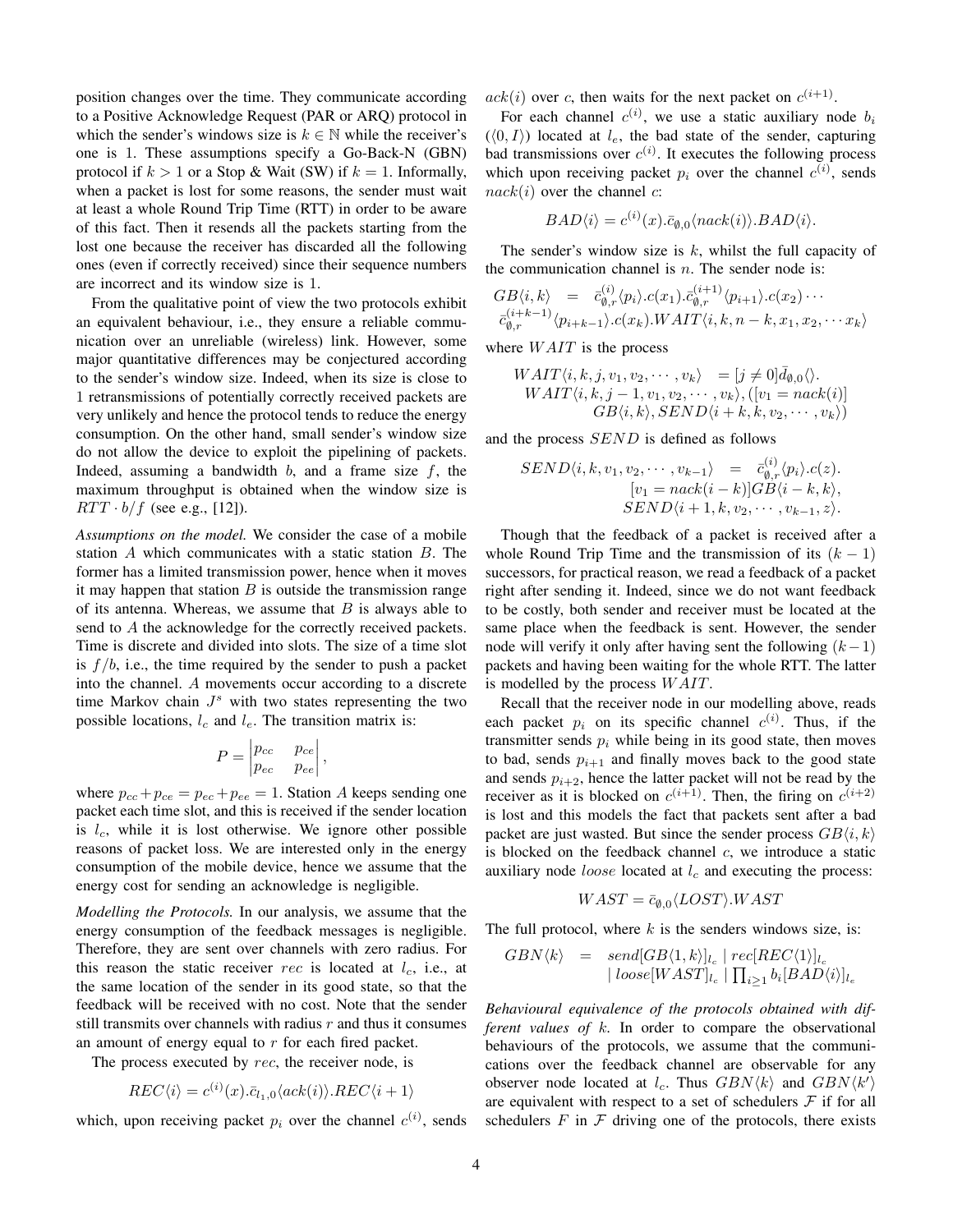

Fig. 1: DTMC after the lumping. Transition probabilities are:  $i \to (i+1) : p_{cc}, 1 < i < k; i \to 1E : p_{ce}, 1 < i \le k;$  $k \to 1W : p_{cc}^*(n-k+1); 1W \to 1E : p_{ce}^*(n-k+1); 1W \to$  $2: p_{cc}^*(n-k+1); 1E \to 1E: p_{ee}^*(n); 1E \to 2: p_{ec}(n).$ 

a scheduler  $F'$  in  $\mathcal F$  driving the other one such that both protocols correctly transmit the same packets with the same probabilities. modelling communication protocols. However, many schedulers could be in fact unrealistic. Consider for example schedulers giving priority to communication actions over movements of the nodes. Such schedulers cancel the two states nature of the communication channel since the sender remains in the same state until there is no longer available communication action. Thus, if the network started in its good state then all the messages will be transmitted correctly without enduring any lost. In contrast, if it started in its bad state, then it will be retransmitting indefinitely the first packet since the channel remains always bad. Though, under such schedulers, both protocols behave exactly the same way in terms of our observability, they represent however unrealistic implementation scenarios. Therefore, we consider the following set of schedulers denoted  $\mathcal{F}_{alt}$  which: 1) always alternate between sending packets and node's movement so that at each interaction of the transmitter with the receiver, the former can be either in a good or bad state; 2) give priority to acknowledgment actions (ack and nack) to model the standard assumption of an error-free feedback channel; 3) allow interaction with the outside environment only through its observable actions so that we capture exactly the observable behaviour of the protocol. Under these assumptions, we can prove that both protocols exhibit the same observable behaviour for  $k, k' \in \{1, ..., n\}.$ 

*Proposition 4.1:*  $GBN\langle k \rangle \approx_p^{\mathcal{F}_{alt}} GBN\langle k' \rangle$ .

*Quantitative evaluation of the protocols.* Now we compare the cost of our protocols in the context of the set  $\mathcal{H} = \{H_i | i \geq 1\}$ 1} where  $H_j$  means that all the packets up to  $j - 1$  have been correctly transmitted and is defined as

$$
H_j = \{ M \, | \, M \equiv rec[REC\langle j \rangle]_{l_c} \mid N, \text{ for some } N \}.
$$

In the following, we derive the expected energy and time costs for each correct packet transmission required by the considered protocols (each one obtained using a different window size  $k$ ). As, e.g., in [6], we focus on the stationary analysis, which applies when the number of transitions that occur from the initial instant tends to infinity. The expected energy cost  $(\overline{E})$  should be interpreted as follows:

$$
\overline{E} = \sum_{i=1}^{k} \left( \mathbf{E}_{M_{i,j}}^{F}(H_j) \right) \pi_i,
$$

where  $M_{i,j}$  denotes the network in which the packet with sequence number  $j$  is going to be sent from window position  $i$ .  $\pi_i$  denotes the steady-state probability of observing the senderside window of the protocol sending the packet from position  $i$ . In a completely analogous way we define  $\overline{T}$  as the expected time required for a successful transmission.

In order to keep the protocol encoding simple, each sequence number is used only once to identify one packet, and this leads to an underlying process with infinite state space. However, it is easy to observe that states may be opportunely clustered according to the window position in which one packet is sent. This turns to be an exact lumping (see e.g., [5]) of the infinite state space DTMC into the finite state space depicted in Figure 1. It is worth to point out that state i with  $2 \leq i \leq k$  of the DTMC do not denote the window size, but the position taken by the packet which is being sent. State 1E represents the situation in which a transmission error occurred and the next packet will be sent from position 1 of the window, whereas state  $1W$  denotes the situation in which the next packet will be in position 1 of the window but the sender needs to wait for an acknowledge.

Observe that the ergodicity of the underlying Markov chain is ensured by the fact that it is irreducible, finite and trivially aperiodic. We recall that  $p_{l_1l_2}$  with  $l_1, l_2 \in \{l_e, l_c\}$  denotes the one-step transition probability of the discrete time Markov Chain underlying the movement of the stochastic process, and  $p_{l_1l_2}^*(i)$  with  $i \in \mathbb{N}$  denotes  $l_1, l_2$  elements of the *i*-step transition probability matrix  $P^i$ .

*Proposition 4.2:* [Expected energy cost in steady-state] The expected energy cost for  $m$  received packets, with sender's window size  $k$ , is given by the following expression:

$$
\overline{E} = \left(1 + \frac{p_{ce} \left(1 - p_{cc}^{k-1} p_{cc}^*(n-k+1)\right)k)}{p_{ec}^*(n)(1 - p_{cc}^k)}\right) m \cdot r
$$

In order to keep the time cost computing simple, we assume that the time it takes to send a packet or an acknowledgement is negligible. Thus  $\mathcal{T}_b(c, \tilde{v}) = 0$  for each channel and each message. Therefore we associate one full time-slot to the movement of the sender node, i.e.,  $\mathcal{T}_m(send, l, l') = 1$  for  $l, l' \in \{l_c, l_e\}$ . We express the time in terms of the number of time-slots and summarize it in the following proposition.

*Proposition 4.3:* The expected number of time-slots taken from m received packets (time cost), with sender's window size  $k$ , is given by the following expression:

$$
\overline{T} = \left(1 + \frac{p_{cc}^{k-1} p_{ce}(n-k)}{(1-p_{cc}^k)} + \frac{p_{ce} (1-p_{cc}^{k-1} p_{cc}^*(n-k+1))}{p_{cc}^*(n)(1-p_{cc}^k)}\right)m.
$$